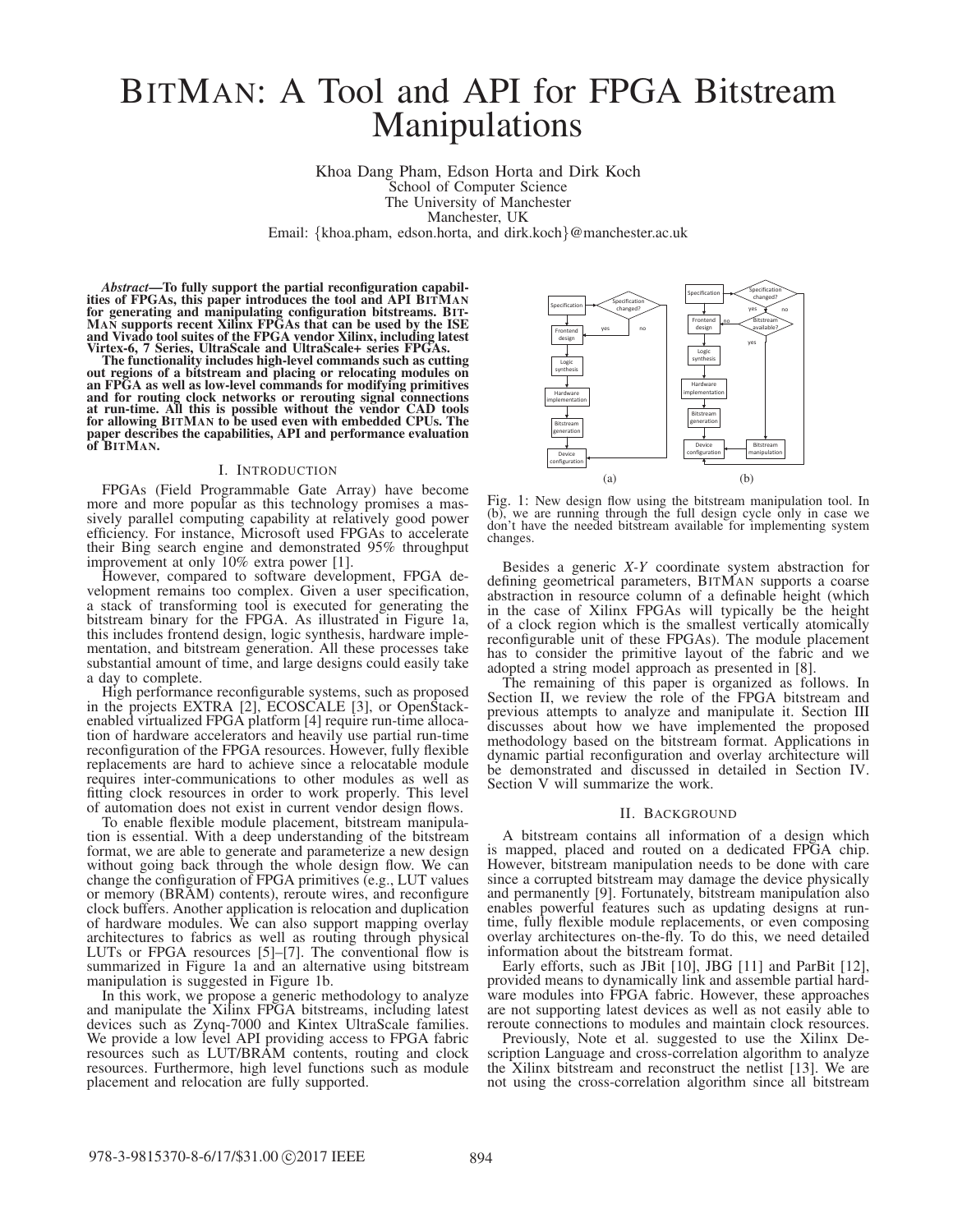information can be derived precisely for CLB, DSP, BRAM, and the interconnection fabric.

RapidSimth [14] released by the Brigham Young University can parse, manipulate, and export bitstreams for Xilinx Virtex 4, Virtex 5 and Virtex 6. Moreover, in their latest attempts, Kulkarni et al. provided a similar API for bitstream manipulation to change the LUT contents and switch blocks configuration in Virtex 5 and 7 Series devices as part of their Dynamic Circuit Specialization system [15], [16]. Their works were significant and we are aiming at generalizing it for later devices since they do not support any newer FPGAs than the 7 Series. Additionally, [14]–[16] are based on the old Xilinx ISE design suite which is obsolete for latest devices which do not allow easily porting these tools to recent FPGAs. Instead of using only Xilinx ISE, we can support both ISE and Vivado design suites.

It is worth mentioning that since the UltraScale family, later Xilinx devices are only supported on the Vivado design tool. Our API provides a path to support latest Xilinx FPGA members using TCL scripts supported in Vivado. Moreover, we are not only targeting small bitstream manipulation but the replacement of large modules in a complex system.

#### III. IMPLEMENTATION

In this section, we are taking a closer look into a bitstream's structure, frame address, resource description and how they are being used in the BITMAN tool.

## *A. Bitstream Format*

The FPGA bitstream consists of configuration commands and configuration data. It has a header (including a bus width detection pattern, a SYNC word, and some configuration commands) and the actual configuration data (for all primitives and the routing), which is followed by a footer. We refer readers to configuration user guides from Xilinx vendor such as [17] and [18] for further information about header, bus width pattern and SYNC word. A footer may have CRC values, if any, and a DESYNC word to indicate the end of configuration data. In this work, we focus on the configuration frames, the device description and on how an FPGA device is reconfigured in order to help understanding how the bitstream manipulation tool works.

*1) Configuration memory frames:* The *configuration memory frames* are atomic, non-divided elements in FPGA configuration data. Each frame has its own address, which consists of a minor, major, and row address field as well as the block type of the resource (e.g., the routing of BRAMs and the actual BRAM content are stored in different sections of the bitstream, each belonging to a different block type). Consequently, the block type identifies if a resource is CLB (Configurable Logic Block), BRAM content or CFG CLB [19]. Please note that the allocation of the FPGA resources into block type may vary across different device families of the vendor Xilinx and BITMAN is designed very generic to take such family specific properties into account.

The row address shows which row of clock regions the resources belong to, while the major address specifies the resource column. The minor address, in turn, defines a specific configuration frame within a specific column of resources.

*2) Device resource description:* Xilinx FPGAs are organized as *resource columns* in terms of CLB, Block RAM, DSP, clock and other I/O. Multiple columns are gathered as a *resource row*. Figure 2 illustrates a Kintex UltraScale XCKU025 device layout with details of one resource row.

Resource columns consist of frames for the configuration of the corresponding primitives and for routing. Every column provides routing resources such as switch boxes with routing multiplexers. These routing resources are used for implementing the signal wiring inside the FPGA fabric. The configuration bits controlling the routing resources are encoded in the



Fig. 2: Overview of Kintex UltraScale XCKU025's device layout. This device has in total 3 repetitive resource rows and 12 clock regions. Figure adopted from Vivado Design Tool.

TABLE I: Resource information in the Xilinx Virtex-6, 7 Series and UltraScale families.

| Device family                | Virtex-6   |            |             |
|------------------------------|------------|------------|-------------|
| Resource column              | <b>CLB</b> | <b>DSP</b> | <b>BRAM</b> |
| <b>Block Type</b>            | 0x000      | 0x000      | 0x001       |
| # of frames for interconnect | 28         | 28         | 28          |
| # of frames for content      | 8          | 0          | 128         |
| Device family                | 7 Series   |            |             |
| Resource column              | CLB        | <b>DSP</b> | <b>BRAM</b> |
| <b>Block Type</b>            | 0x000      | 0x000      | 0x001       |
| # of frames for interconnect | 28         | 28         | 28          |
| # of frames for content      | 8          | 0          | 128         |
| Device family                | UltraScale |            |             |
| Resource column              | CLB        | <b>DSP</b> | <b>BRAM</b> |
| <b>Block Type</b>            | 0x000      | 0x000      | 0x001       |
| # of frames for interconnect | 58         | 4          | $(58 + 4)$  |
| # of frames for content      | 12         | 0          | 128         |

bitstream file together with the configuration of all other primitives of the FPGA.

The resource's architecture as well as the number of frames per column in one row stays the same in a family, but commonly differs from family to family. For example, a CLB on a 7 Series device has 8 frames for its content, but 12 frames on a UltraScale counterpart. The number of frames for routing is also different due to differences in the routing fabric. Table I gives a summary on the number of frames for a couple of device families that are all supported by BITMAN. Figure 3 shows how a connection in a switch box is

encoded in the bitstream. We refer readers to see [20] for more details on the implementation of switch matrix multiplexers on modern FPGAs.

Figure 4 shows how a clock resource is encoded in the bitstream. By changing the configuration data, we could reroute clock signals. BITMAN provides an API that allows reporting and manipulating clock tree and other routing resources by simply providing the resource column and the corresponding clock routing wires to be connected or deleted.

In BITMAN, we can only manipulate the CLB, BRAM contents, routing, and clock resources because this is sufficient for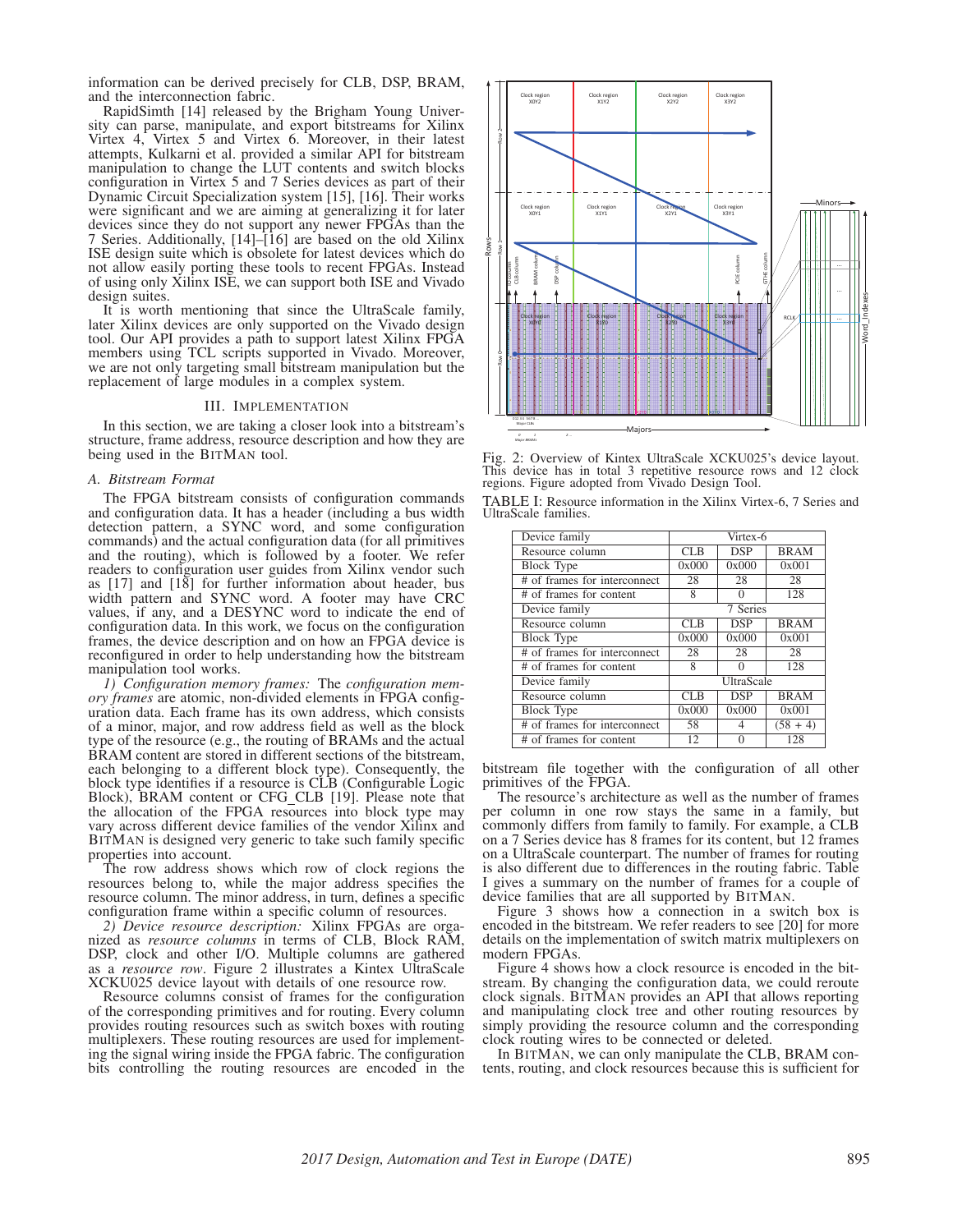

Fig. 3: Different routings resulted in different bitstream encodings.



Fig. 4: Clock resource encodings in bitstream.

dynamically reconfiguring a partially reconfigurable module. Other resources, including I/O blocks, Gigabit transceiver, or hardened cores are commonly part of a static system that usually does not require run-time adaptation though means of reconfiguration.

## *B. Module Placement and Relocation*

Module relocation is achieved by modifying address information fields inside the bitstream. BITMAN also checks the resource footprint of the FPGA primitives similar as proposed in [8].

## *C. Bitstream Manipulation Tool*

BITMAN can be used as an independent tool or integrated to a controller as a software API. Table II shows BITMAN API examples exposed to higher level applications.

Figure  $\bar{5}$  shows the operation of BITMAN. The whole input bitstream will be read and stored in a 2-D array *FrameBuffer*. BITMAN also receives commands from higher level applications.  $(X, Y)$  coordinate system refers to a grid at  $CLB$ granularity. Alternatively, a grid of the height of a clock region in vertical dimension can be used instead for convenience. All low level details of the bitstream are hidden from the user and BITMAN translates user-friendly commands into low level bitstream manipulation.

BITMAN is written in ANSI C and could be run on different platforms, from a desktop computer with Intel Core i7 to an embedded ARM Cortex-A9 or a softcore CPU. Its performances in various examples will be evaluated in the next Section.

## TABLE II: BITMAN functions

| High-level APIs                                                                                                                                 | Functionality                                                                                                                                                         |  |
|-------------------------------------------------------------------------------------------------------------------------------------------------|-----------------------------------------------------------------------------------------------------------------------------------------------------------------------|--|
| replace FPGA region $(X_0,$<br>$Y_0$ , $X_1$ , $Y_1$ , $X_2$ , $Y_2$ )<br>duplicate FPGA region (Xo,<br>$Y_0$ , $X_1$ , $Y_1$ , $X_2$ , $Y_2$ ) | Replace/duplicate a rectangular<br>FPGA region bounded by<br>bottom-left $(X_0, Y_0)$ and<br>top-right $(X_1, Y_1)$ to a new<br>region which starts at $(X_2, Y_2)$ . |  |
|                                                                                                                                                 | Replace will clear configuration<br>data in the old region.                                                                                                           |  |
| reroute wire (X, Y,<br>input, output)                                                                                                           | Change configuration data of<br>switch box/clock multiplexer (X,                                                                                                      |  |
| reroute clock (X, Y,<br>input, output)                                                                                                          | Y) to connect input to output.                                                                                                                                        |  |
| change_LUT_content(X, Y,<br>LUT, new config)                                                                                                    | Change the content of LUT<br>$(LUT)/BRAM$ $(X, Y)$ to the                                                                                                             |  |
| change BRAM content (X,<br>Y, new config)                                                                                                       | new config data.                                                                                                                                                      |  |



Fig. 5: BITMAN process

## IV. APPLICATIONS AND EVALUATION

With the bitstream manipulation tool introduced in the previous section, we are going to discuss how it could bring benefits to applications using dynamic partial reconfiguration. Plain un-encrypted Xilinx FPGA bitstreams were used in below examples. BITMAN supports compressed bitstreams as generated by the Xilinx vendor tools, but does not support encryption. The later can be implemented easily by a system providing a secure storage mechanism.

## *A. Module relocation and duplication*

A partial module might spread across a number of CLB and/or BRAM columns. It is worth mentioning that the reconfiguration of a module can be carried out without affecting surrounding modules or static system. In particular if some of the routing resources within a reconfigurable region implement static routing (e.g., for crossing signals of the surrounding system through a reconfigurable area), this is permitted and will have no side-effects due to a partial reconfigurable process. This requires routing constraints on the static routing through reconfigurable regions that can be generated with the GoAhead tool [9].

### *B. Rerouting*

We are able to reroute clock signals by reconfiguring clock multiplexers in BUFG or BUFHCLK cells. By doing this, a relocatable module could be disabled/enabled or maintained



Fig. 6: An example of module relocation.